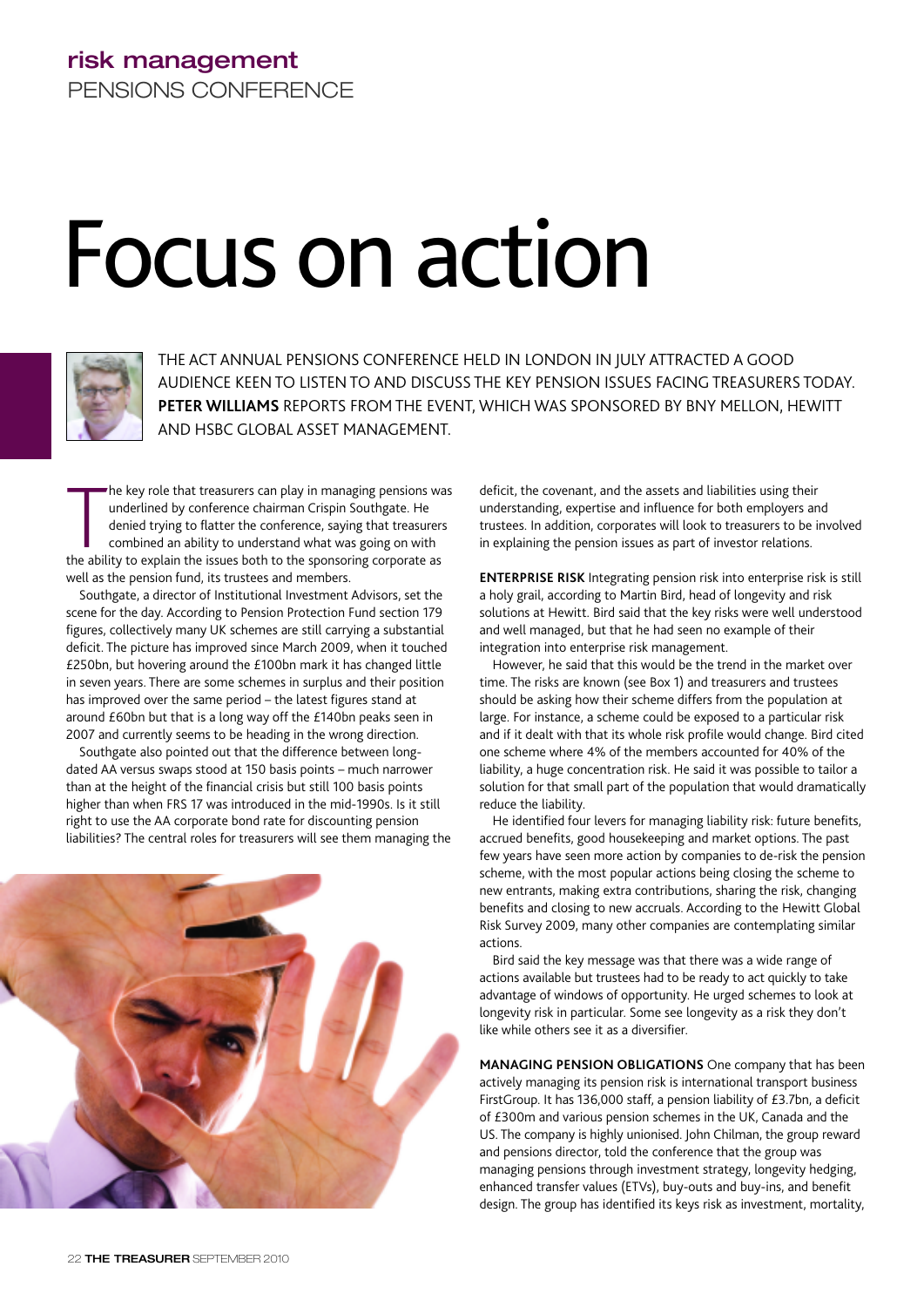interest and inflation rates, and type and size of benefits provided.

Chilman suggested that the role of the treasurer was to bring new ideas and fresh thinking to the trustees, who would otherwise carry on as they always had done. He said that FirstGroup had an excellent relationship with its pension scheme's trustees and an excellent internal relationship with finance, especially the group treasurer, and that there was continuous liaison on the big issues. He added that it was necessary to have an open and honest relationship with all stakeholders, especially the unions and employees.

**A RECOVERY PLAN** Treasurers and trustees grappling with recovery plans in 2010 are faced with larger deficits than in previous years, weaker company covenants and serious cash constraints on employers. With that background, planning ahead is vital for treasurers and trustees approaching valuation and recovery plans. Paul Thornton of Gazelle Corporate Finance told the conference that the key in approaching valuation and recovery plans was to assess and know the strength of the sponsor covenant, as this informs both the funding and the investment strategy.

Planning should start about six months ahead of the valuation date and the aim is to bring together the employer covenant assessment, the investment strategy and the discussion of the funding and recovery plan assumptions. Thornton suggested it was vital to build in time to spare for negotiations. The regulator has stopped warning against back-end loading recovery plans and started recognising it is not in anyone's interest for trustees to make demands that could ultimately send the sponsoring company into insolvency.

Thornton suggested that the treasurer was uniquely placed to mediate between the company and the trustees in the negotiations. For instance, treasurers know the company finances well and so may be able to identify worthwhile contingent assets.

Trustees are looking for openness and a balanced constructive approach and, added Thornton, it could be useful to let advisers and the treasurer explore ways forward without those ideas being seen as explicit commitments.

**GETTING THE ACCOUNTING RIGHT** Producing the right accounting standard on defined benefit plans is proving a challenge for the International Accounting Standards Board (IASB). Published at the end of April 2010, the key proposals to amend IAS 19 Employee Benefits would require companies to:

- account immediately for all estimated changes in the cost of providing these benefits and all changes in the value of plan assets (often referred to as removal of the "corridor" method);
- use a new presentation approach clearly distinguishing between different components of the cost of these benefits; and
- disclose clearer information about the risks arising from defined benefit plans.

According to Steve Cooper, a board member of the IASB, one of the key challenges is to clarify the presentation of defined benefit pension expenses. Cost can be recognised in different expense categories. In the exposure draft this is substantially simplified. The draft also tries to focus on disclosure of the characteristics of an entity's defined benefit plans, identifying and explaining the amounts in financial statements resulting from defined benefit plans, and

#### Box 1: Pension risks

Equity; interest rate; longevity concentration; longevity trend; inflation; reputation; salary growth; demographic; legislation changes; and expenses and levies.

#### Box 2: The elephants in the room

According to Con Keating, any discussion of defined benefit pensions will rapidly turn to the inherent risks. And he suggested that there was one paramount event: sponsor failure, which is the sole event that can result in pensions being reduced – in all other circumstances pensions are paid in full.

The other factor to which Keating drew the conference's attention was the cost of pension scheme administration. He said that the ratio of pension scheme administration expense as a proportion of pension payments had increased markedly, from around 3.5% in the early 1990s to around 6.5% recently. He blamed this increase partly on the compliance burden of the pension regime and said the expense was a friction which severely restricted future benefits attainable.

Keating suggested that if a pension scheme was inefficient, then it should be closed down as quickly and cheaply as possible.

describing how defined benefit plans affect the amount, timing and variability of future cashflows. The new standard will also attempt to clarify areas of diverse practice such as expected future salary increases, classification of employee benefits as long or short-term, and the disclosure of the reduced return on plan assets by administration costs. The exposure draft Defined Benefit Plans is open for comment until 6 September 2010 and amendments to IAS 19 are expected to be completed by mid-2011.

**ASK THE EXPERTS** The ACT took advantage of the presence of so many pension experts to hold an interactive voting session to elicit the views of the audience on the key pension issues. It is clear that cash is important to pension funds. Asked if the pension scheme they were associated with had received additional support, nearly 25% of those who voted (and 50% for whom the question was relevant) said the schemes had provided cash, while smaller numbers had provided security/collateral or other contingent assets. However, as many had seen no extra support at all as had seen cash provided.

It is clear that the recent falls in pension scheme funding levels has made those involved more risk-averse. Nearly six in 10 said they were more likely to reduce risk, and there was an even split between no change and less likely to reduce risk.

A question designed to discover the use of derivatives produced some fascinating answers: currency hedging and interest rate hedging remained the most popular areas for hedging but inflation hedging also had a significant take-up. Only a small minority were hedging against longevity.

Following on from the session on accounting for pensions, delegates were asked what changes to pension accounting they would introduce: 36% wanted greater disclosure of sensitivities. The second favourite change was the use of a risk-free rate to discount liabilities. Proposals that won less support included recognising actual rather than expected scheme asset returns through the profit